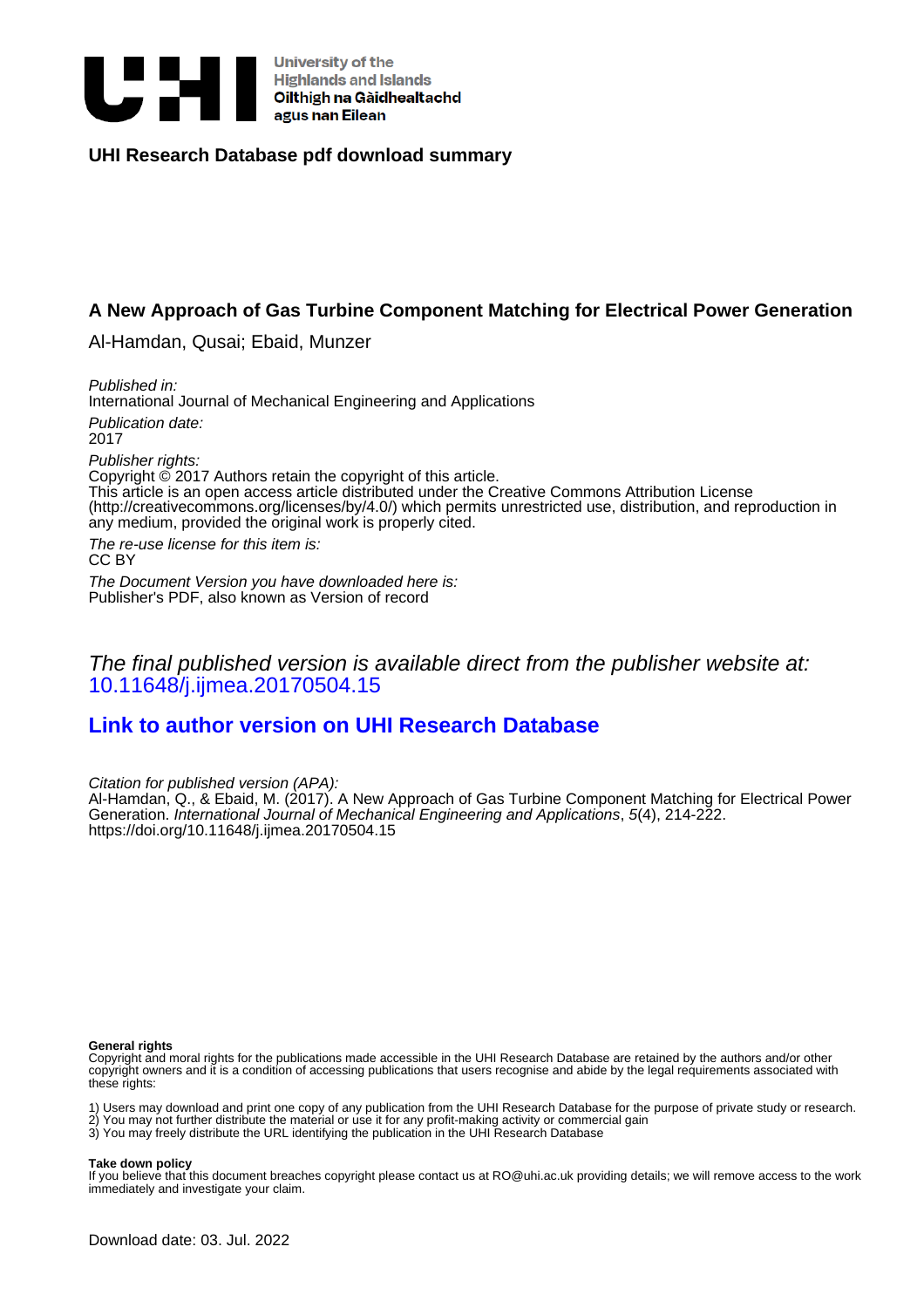**International Journal of Mechanical Engineering and Applications** 2017; 5(4): 214-222 http://www.sciencepublishinggroup.com/j/ijmea doi: 10.11648/j.ijmea.20170504.15 ISSN: 2330-023X (Print); ISSN: 2330-0248 (Online)



# **A New Approach of Gas Turbine Component Matching for Electrical Power Generation**

**Munzer S. Y. Ebaid<sup>1</sup> , Qusai Z. Al-Hamdan<sup>2</sup>**

<sup>1</sup>Department of Mechanical Engineering, Faculty of engineering, Philadelphia University, Amman, Jordan

<sup>2</sup>Aircraft Engineering Department, Perth College, University of the Highlands and Islands, Perth, Scotland, UK

#### **Email address:**

mebaid2@philadelphia.edu.jo (M. S. Y. Ebaid), qusai.al-hamdan.perth@uhi.ac.uk (Q. Z. Al-Hamdan)

#### **To cite this article:**

Munzer S. Y. Ebaid, Qusai Z. Al-Hamdan. A New Approach of Gas Turbine Component Matching for Electrical Power Generation. *International Journal of Mechanical Engineering and Applications.* Vol. 5, No. 4, 2017, pp. 214-222. doi: 10.11648/j.ijmea.20170504.15

**Received**: February 27, 2017; **Accepted**: March 7, 2017; **Published**: August 4, 2017

Abstract: Gas turbines are often required to operate at different power levels and under varying environmental conditions. But by the nature of the thermodynamic processes in the engine, it is not possible to obtain the same level of efficiency within the entire range of operation. Therefore, depending on the particular application, for example for power generation, the rotational speed would be constant and dictated by the electrical generating machine. Gas turbine engine consists of various components which are linked together in such a way that there exists a mechanical and thermodynamic interdependence among some components. This means that some operational compatibility (matching) between components will be required for a steady state or equilibrium operation. The steady state of gas turbine engine for power generation can be achieved by the matching of its compressor and turbine. The usual approach of matching the compressor and the turbine is usually based on using an iterative procedure to determine the turbine operating points which are then plotted on the compressor characteristics. The draw back of this process is being laborious and time consuming. The new approach developed overcomes this by superimposing the turbine performance characteristics on the compressor performance characteristics while meeting the components matching conditions. This can be done by introducing a new mass flow dimensionless parameter. Superimposing the turbine map on the compressor map cannot be totally accepted until both maps axes (the abscissa and the ordinate) are identical. This paper explains the new approach adopted to a single shaft gas turbine engine. Theoretically, the developed techniques can be applied to other gas turbine engines.

**Keywords:** Gas Turbine Off-Design, Gas Turbine Performance, Component Matching

# **1. Introduction**

Gas turbines are often required to operate at different power levels and under varying environmental conditions. But, it is not possible to obtain the same level of power output and efficiency within the entire range of operation. The gas turbine may be designed for optimised operation at given power level and specified conditions. The power level and expected thermal efficiency are chosen to correspond to those conditions under which the engine operates for most of its life. The values of the characteristic parameters at that point are termed as the design point.

Usually, a set of independent variables, which exclusively determine the performance of the engine, will be associated with this region (envelope). For a fixed geometry engine, these may be chosen as pressure ratio, turbine inlet temperature, rotational speed and air mass flow rate. This set is complete but not unique.

The gas turbine engine consists of various components, which are linked together in such a way that there exists a mechanical and thermodynamic interdependence among some components. This means that some operational compatibility (matching) between components will be required for a steady state or equilibrium operation. This requirement reduces the range of the operating conditions for the components. But it is possible to define a subset of the engine's operating envelope such that every point in this subregion is an equilibrium working point. These working points can be mapped on the respective components characteristics. The design point values are elements of this region, which yield the best thermal efficiency. Any point in the region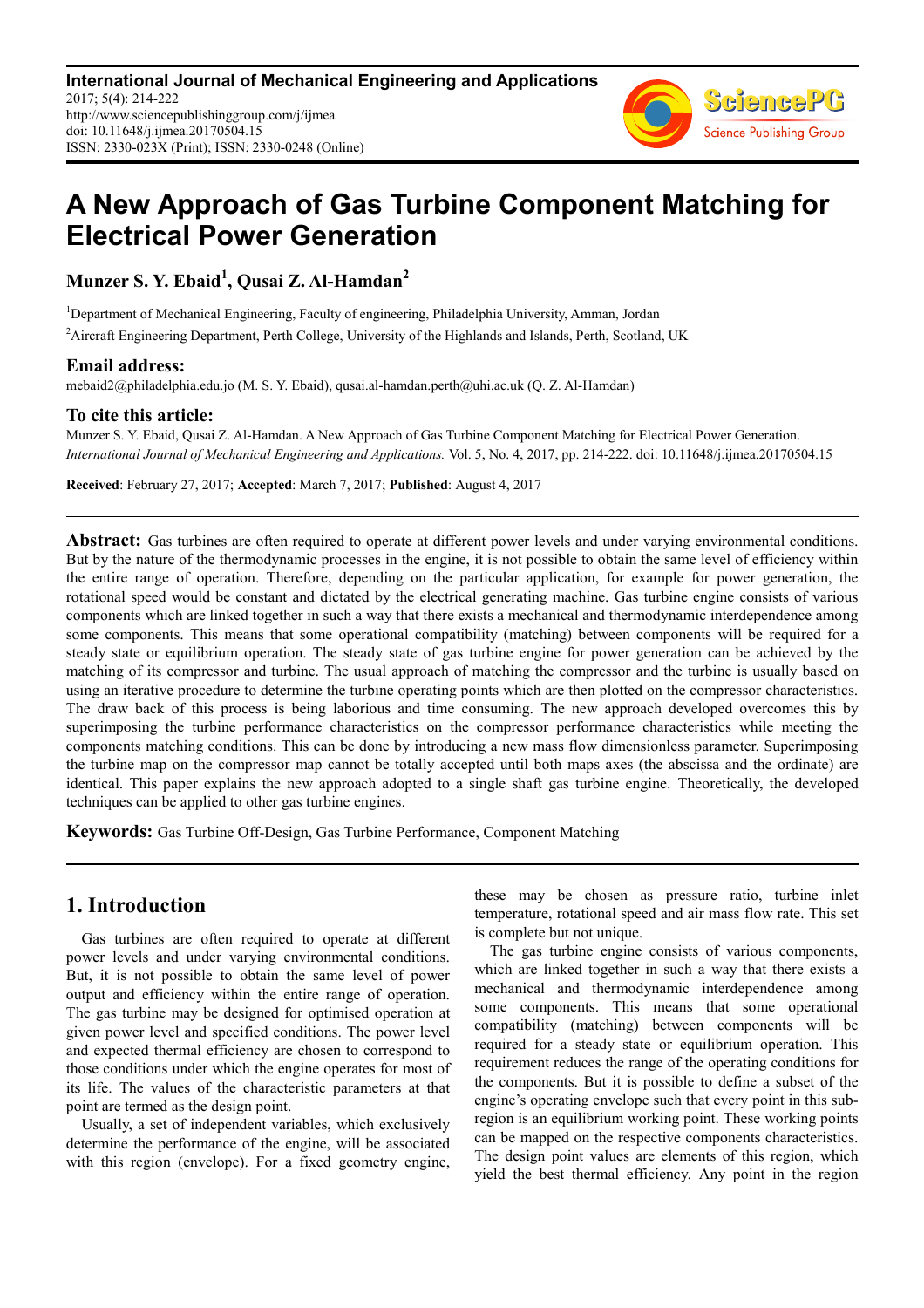other than the design point represents an off-design condition.

The off-design problem may therefore be stated as the determination of a point in this region that corresponds to some specified conditions at which the equilibrium criteria would be satisfied but at reduced value of thermal efficiency. Since the operating points of the individual components can be determined by using the given values of some characteristic parameters, the off-design problem reduces to computing the values of these parameters, which would satisfy the equilibrium criteria. This procedure is demonstrated in the analysis given hereafter.

#### **2. Matching Procedure**

Several researchers presented different methods for matching gas turbines components in the open literature. Among them the work by Flack [1] in which he presented a method of matching gas turbine components for an aeroderivative power generation gas turbine as an exercise for students in the classroom. Matching is accomplished by simultaneously solving the matching closure equations along with the component maps (either mathematical models or graphical data). Also, he claimed that this method is a tool in which a student can select components to optimize the overall performance and can predict off-design performance of a power generation unit. Kong et al. [2] work were on fuzzy logic and they used the fuzzy approaches for searching optimal component matching point in gas turbine performance simulation. Gugau and Roclawskip [3] have used an optimization software for producing the matching maps that fits turbine and compressor (turbocharger) to the internal combustion gasoline engine, and keeps fuel consumption low at all engine speeds. Tsoutsanis et al. [4] developed a novel compressor map generation method, with the primary objective of improving the accuracy and fidelity of the engine model performance prediction. A new compressor map fitting and modelling method is introduced

to simultaneously determine the best elliptical curves to a set of compressor map data. The coefficients that determine the shape of compressor maps' curves have been analyzed and tuned through a multi-objective optimization algorithm in order to meet the targeted set of measurements. The proposed component map generation method is developed in the object oriented Matlab/Simulink environment and is integrated in a dynamic gas turbine engine model. The accuracy of this method is evaluated for off-design steady state and transient engine conditions. The proposed compressor map generation method has the capability to refine current gas turbine performance prediction approaches and to improve modelbased diagnostic techniques.

Considering a simple radial gas turbine used for electrical power generation application schematically showed in figure 1. The performance of the compressor and the turbine are completely known by their characteristics maps as shown in figure 2 and figure 3. The data used in producing theses plots were taken from actual tests experiments on type 01 C. A.V compressor and inward radial turbine fitted with a nozzles casing provided by Bhinder [5].

In this radial gas turbine engine, the component's matching should meet the following conditions:

- i. The compressor shaft speed = the turbine shaft speed,  $N_c = N_t = N$
- ii. The gas mass flow through turbine is the sum of the air mass flow through compressor and the fuel mass flow,  $\dot{m}_g = \dot{m}_a + \dot{m}_f$
- iii. Assuming that the pressure loss in the combustion chamber is a constant small percentage  $\zeta_{cc}$  of the combustion chamber inlet pressure,  $P_{03} = (1 - \zeta_{cc}) P_{02}$
- iv. Inlet and exhaust pressure losses are too small and can be ignored,  $P_{04} = P_{01}$



*Figure 1. Schematic diagram of simple radial gas turbine engine.*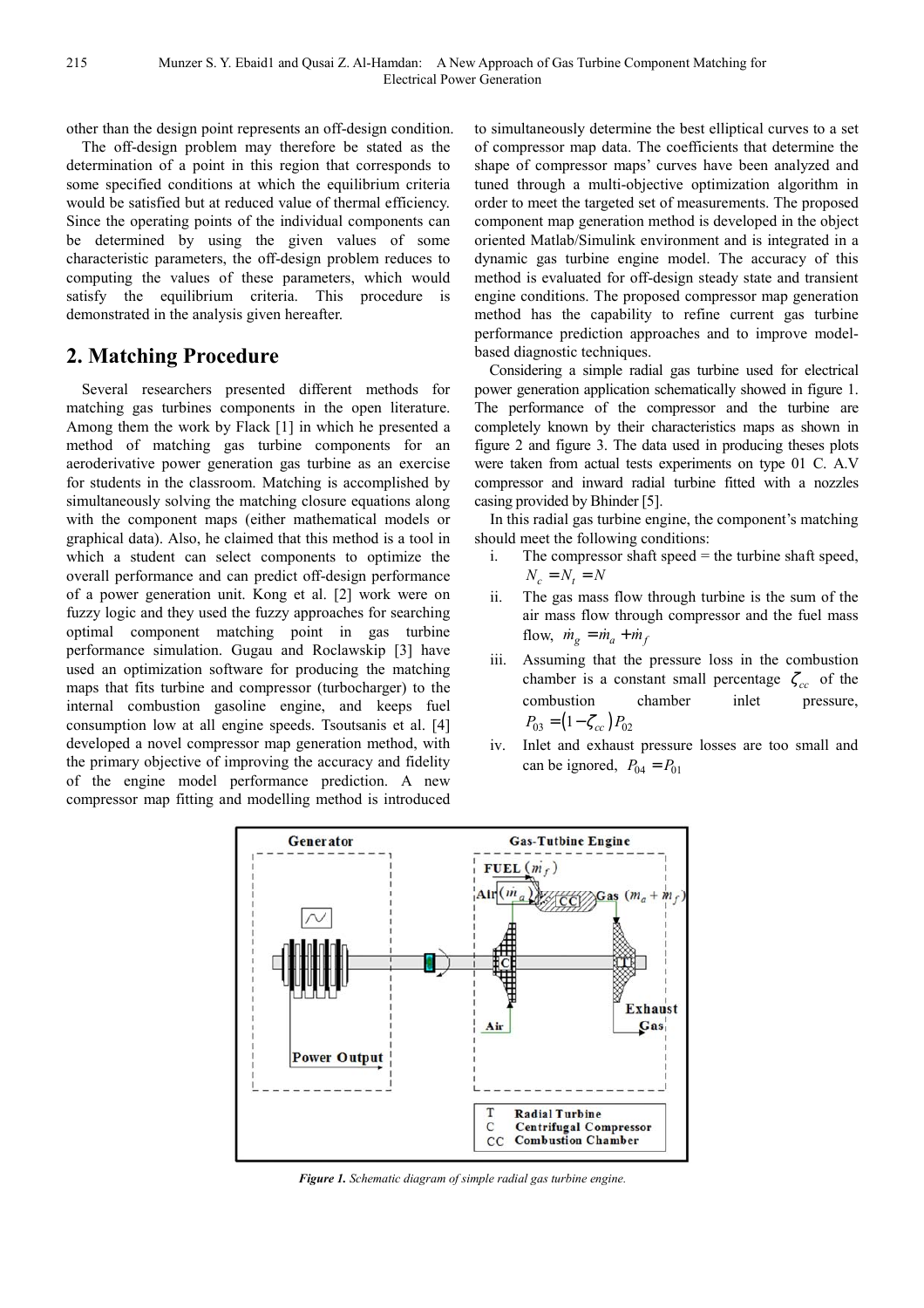It should be noted that the second condition is subject to modification in that it is common practice to bleed air from the compressor at various stations to provide cooling air for bearings and turbine blade cooling. Quiet often it is sufficiently accurate to assume that the bleed air equals the fuel flow, and therefore the mass flow is the same throughout the compressor and the turbine. i. e.  $\dot{m}_g = \dot{m}_a = \dot{m}$ 



*Figure 2. General Compressor Characteristics map.* 



*Figure 3. Turbine Characteristics map.*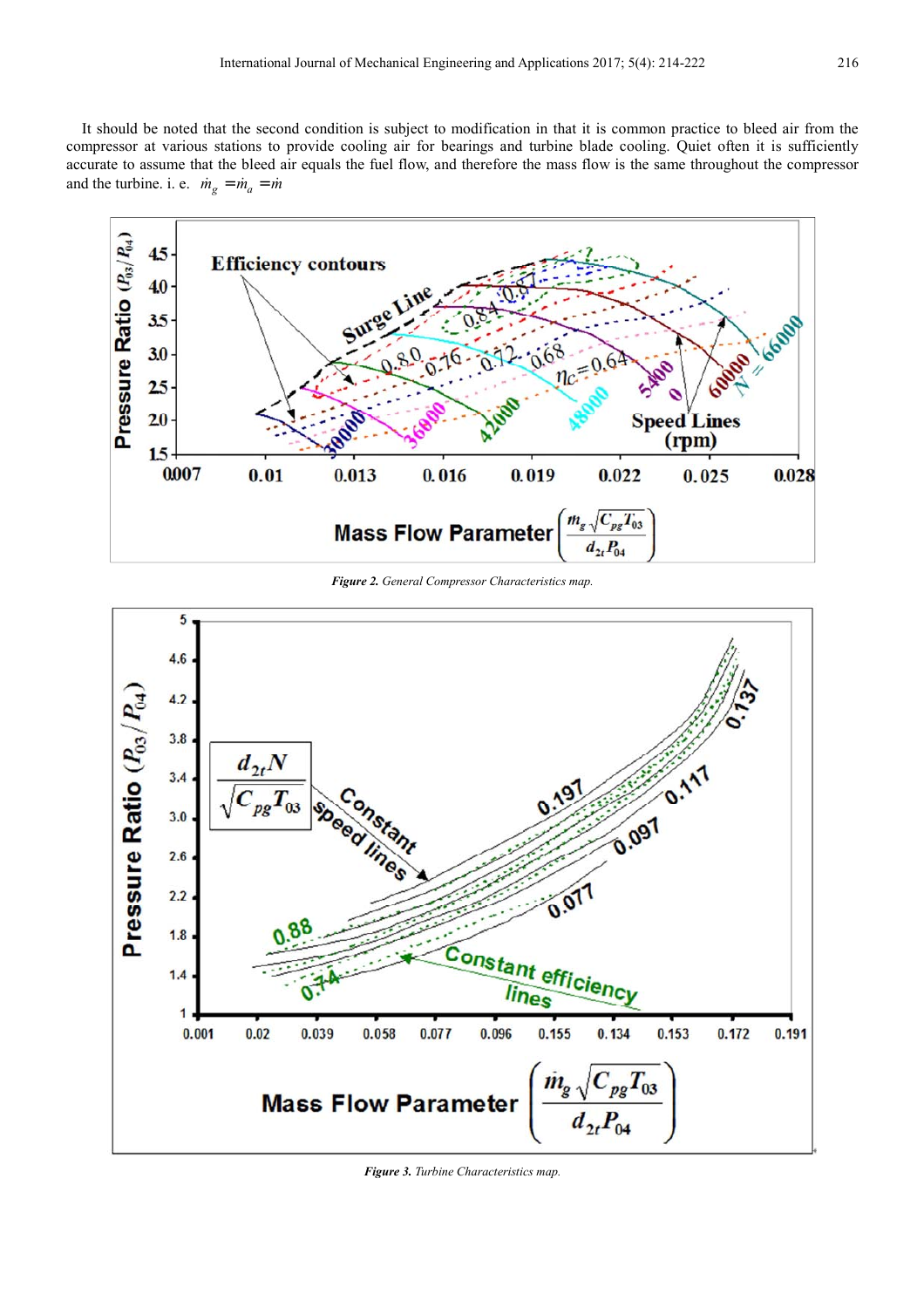The steady state or equilibrium operation of this gas turbine engine can be achieved by the matching of its compressor and turbine. Matching the compressor and the turbine can be done by superimposing the turbine performance map on the compressor map while meeting the components matching conditions. This matching procedure is schematically shown in figure 4.



*Figure 4. Compressor-turbine matching procedure.* 

Superimposing the turbine performance map on the compressor map can be achieved by applying the usual procedure of using iterative process Refs. [6, 7, 8] which is a long process or by applying the new approach of making both map's axes (the abscissa and the ordinate) being identical.

The main difficulty here is that of temperatures:  $T_{01}$ for the compressor and  $T_{03}$  for the turbine are different. The procedure to overcome this problem was solved by introducing a new dimensionless parameter named as the

matching parameter  $2c^{1}01$ *mN*  $d_{2c}P_0$  $\lceil$   $\dot{m}N$   $\rceil$  $\left[\frac{m}{d_{2c}P_{01}}\right]$ .<br>n . The derivation of this

parameter is described in the following section.

#### *2.1. The Centrifugal Compressor*

Based on figure 2 shown previously which illustrates the general compressor characteristics map. The mass

flow dimensionless parameter 
$$
\frac{\dot{m}_a \sqrt{C_{pa} T_{01}}}{d_{2c}^2 P_{01}}
$$
 represents

the abscissa part of figure 2. The proposed matching dimensionless parameter  $2c^{10}$  01 *a c*  $\dot{m}_a N$  $d_{2c}P_0$  $\lceil m N \rceil$  $\left[\frac{a}{d_{2c}P_{01}}\right]$ 'n is derived by multiplying the mass flow dimensionless parameter with the dimensionless speed parameter  $\frac{u_2}{\sqrt{2}}$ 01 *c pa*  $d_{2c}N$  $C_{pa}T_0$ as shown

in Eqn. 1:

$$
\left[\frac{\dot{m}_a \sqrt{C_{pa} T_{o1}}}{d_{2c}^2 P_{o1}}\right] \times \left[\frac{d_{2c} N}{\sqrt{C_{pa} T_{o1}}}\right] = \left[\frac{\dot{m}_a N}{d_{2c} P_{o1}}\right]
$$
 (1)

The ordinate i.e. the pressure ratio parameter  $P_{o2}/P_{o1}$ , remains unchanged. Once these transformations had been made, the compressor characteristics map was plotted again in terms of these new parameters as shown in figure 5. It should be noted that the characteristics map does not change much.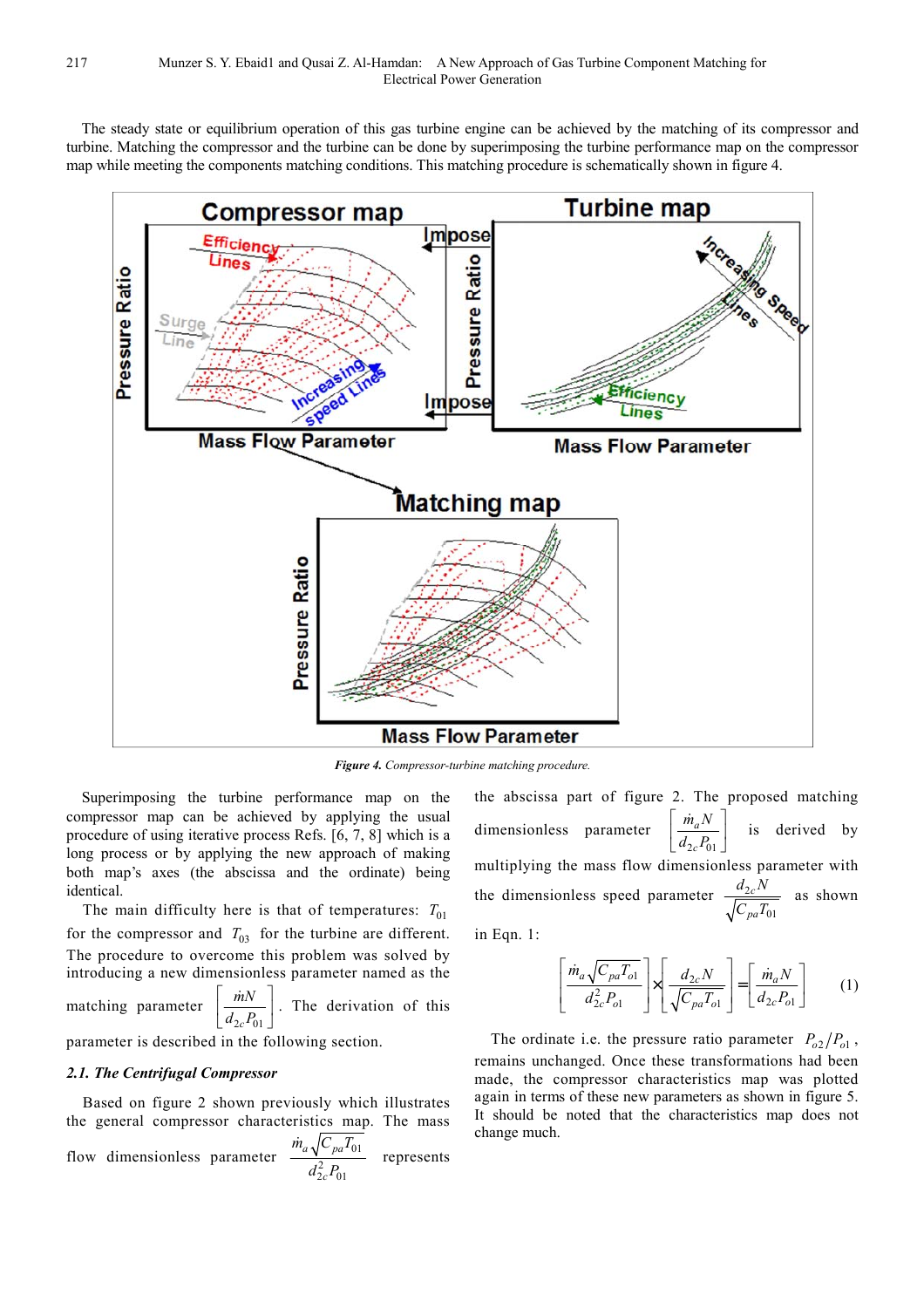

*Figure 5. Centrifugal compressor map after transformation.* 

#### *2.2. The Radial Turbine*

Based on figure 3 shown previously, which illustrates the general turbine characteristics map. The mass flow dimensionless parameter  $d_2^2 P_{03}$  $T_{03} T_{03}$ .<br>K represents the abscissa part of figure 3. The proposed matching dimensionless parameter  $\left[\frac{s}{d_{2c}P_{04}}\right]$ *g*  $\dot{m}_s N$  $\lceil \dot{m}_a N \rceil$ 'n is derived by multiplying the mass flow parameter with the dimensionless

speed parameter, turbine pressure ratio and the ratio of the turbine rotor diameter to compressor impeller diameter as shown in Eqn. 2:

$$
\left[\frac{\dot{m}_g \sqrt{C_{pg} T_{03}}}{d_{2t}^2 P_{03}}\right] \times \left[\frac{d_{2t} N}{\sqrt{C_{pg} T_{03}}}\right] \times \left[\frac{P_{03}}{P_{04}}\right] \times \left[\frac{d_{2t}}{d_{2c}}\right] = \left[\frac{\dot{m}_g N}{d_{2c} P_{04}}\right] (2)
$$

To satisfy the compressor-turbine matching conditions specified previously, i.e.  $\dot{m}_g = \dot{m}_a = \dot{m}$  and  $P_{04} = P_{01}$ . Then the developed matching parameter of the turbine is equal to the developed matching parameter of the compressor.

i.e. 
$$
\frac{\dot{m}_g N}{d_{2c} P_{04}} = \frac{\dot{m}_a N}{d_{2c} P_{01}} \quad (3)
$$
 (3)

For the turbine pressure ratio parameter, the ordinate axis of the turbine characteristics map  $\left[P_{03}/P_{04}\right]$  for matching is transformed into the pressure ratio across the compressor as shown in Eqn. 4:

$$
\left[\frac{P_{03}}{P_{04}}\right] \times \left[\frac{1}{1-\xi_{cc}}\right] \times \left[\frac{P_{04}}{P_{01}}\right] = \left[\frac{P_{02}}{P_{01}}\right]
$$
(4)

Note that:

$$
P_{03} = (1 - \xi_{cc}) P_{02} \tag{5}
$$

And

$$
P_{04} = P_{01} \tag{6}
$$

Once these transformations had been made, the turbine characteristics map was plotted again in terms of these new parameters as shown in figure 6.



*Figure 6. Radial turbine map after transformation.*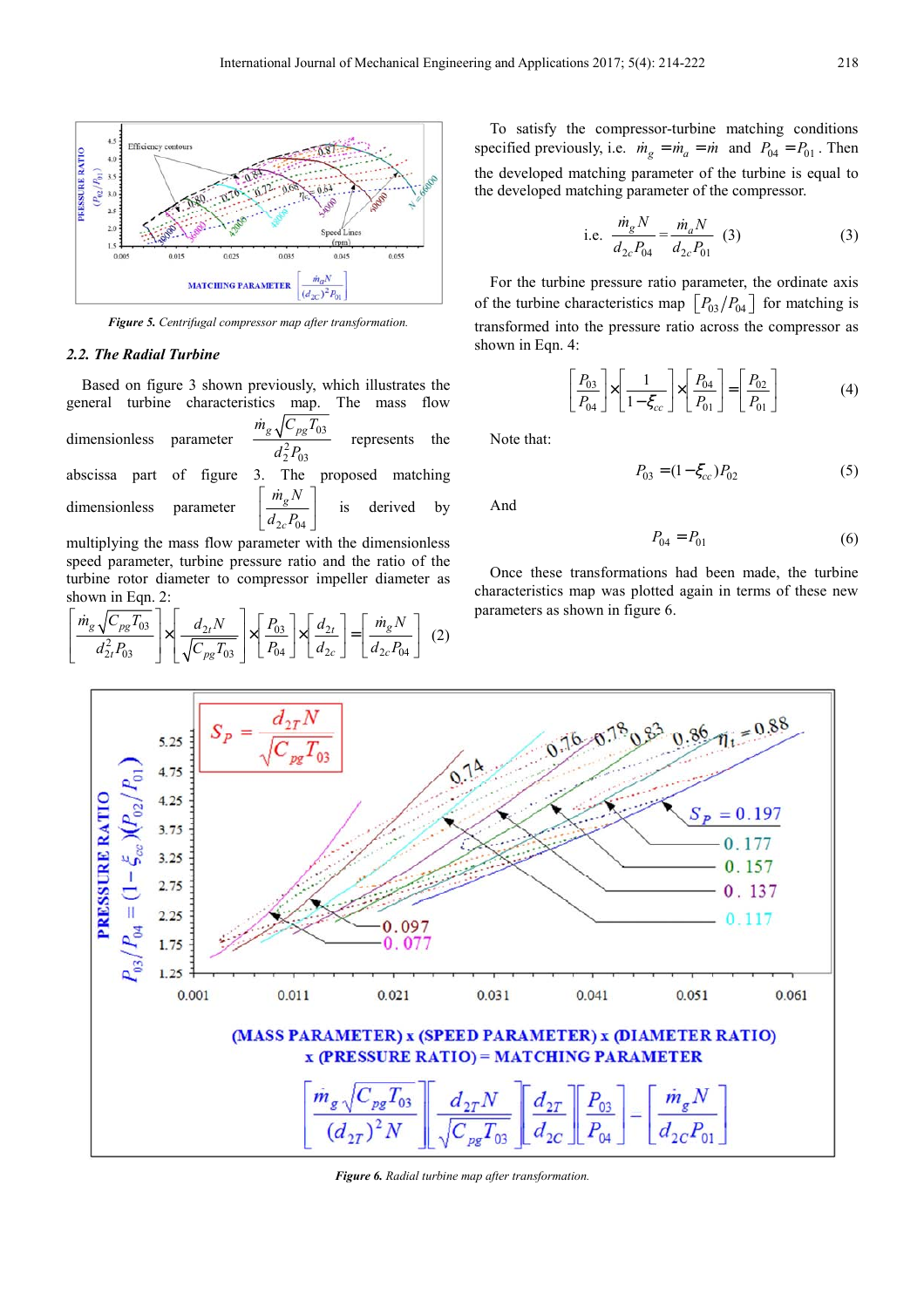#### *2.3. Compressor-Turbine Matching*

It can be seen from the graphical plots of compressor and turbine performance maps that the abscissa and the ordinate of these maps are identical. Therefore, it is clear that the turbine map could be superimposed on the compressor map to produce a complete compressor-turbine matching map as shown in figure 7.



*Figure 7. Complete compressor-turbine matching map.* 

# **3. Results and Discussion**

The resulting matching map shown in figure 7 is a very useful tool in predicting the overall performance of matched components, i.e. the gas turbine design and off-design performance. Using the compressor-turbine dimensionless speed intersection points, where the speed is the same ( $N_c = N_t$ ), the turbine inlet temperatures  $T_{03}$  of the gas turbine speed can be easily calculated based on the speed parameter  $S_p = \frac{u_2}{\sqrt{u_2}}$ 03  $P = \frac{u_{2T}}{\sqrt{C}}$ *pa*  $S_P = \frac{d_{2T}N}{\sqrt{N}}$  $C_{pa}T_0$  $=\frac{a_{2}r^{2}}{\sqrt{r^{2}-1}}$  from figure 7. for any speed. The

turbine inlet temperature  $T_{03}$  lines of 750 K and 1000 K were computed and drawn in Figure 8. It can be seen that the changes of constant  $T_{o3}$  lines at various pressure ratios are linear and showed divergence at higher values of speed and pressure ratios. The area between these two lines represents the accepted working range for the gas turbine engine.



*Figure 8. Constant turbine inlet temperatures*  $T_{03}$ .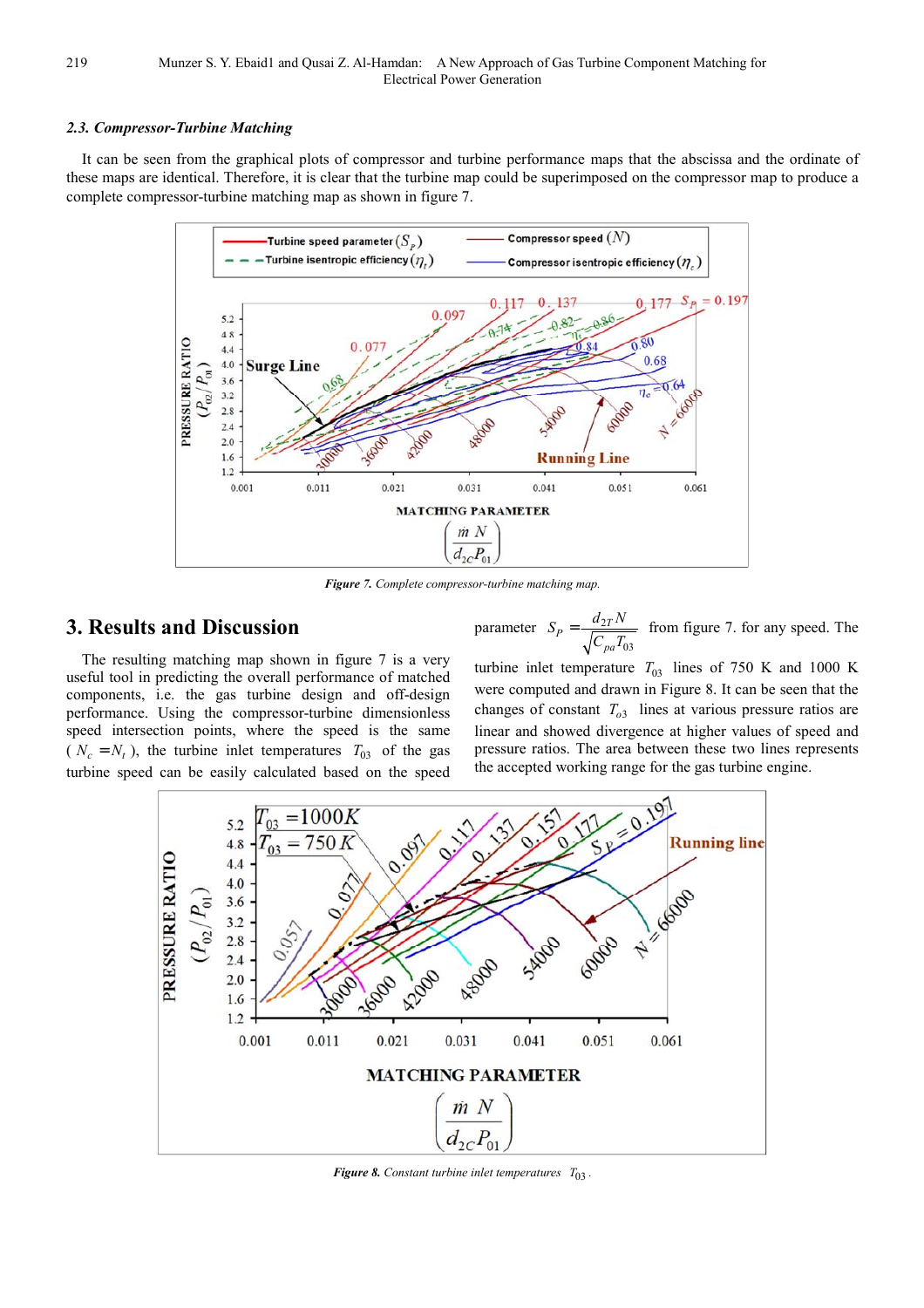At any point within the matching range, the following parameters listed in Table 1 are computed according to Eqns. (7-13) given by [9, 10].

*Table 1. Performance parameters of gas turbine engine.* 

| Compressor power, $W_c$         | Turbine torque, $\tau$ .                        |
|---------------------------------|-------------------------------------------------|
| Turbine power, $W_t$            | Net output torque, $\tau_{net}$                 |
| Specific fuel consumption $SFC$ | Gas turbine thermal efficiency, $\eta_{\alpha}$ |
| Compressor torque, $\tau_c$     | Net power output, $W_{net}$                     |

1  $01$  |  $102$ 01 1  $\alpha^{-1}$ / $\gamma_a$  $c = m_a c_{pa} \overline{\eta_c}$  $W_c = \dot{m}_a C_{pa} \frac{T_{01}}{\eta_c} \left| \left( \frac{P_0}{P_0} \right) \right|$  $\gamma_a - 1/2$ η  $= \dot{m}_a C_{pa} \frac{T_{01}}{T_c} \left[ \left( \frac{P_{02}}{P_{01}} \right)^{\gamma_a - 1} \right]$  $\dot{n}_a C_{pa} \frac{I_{01}}{R} \left| \frac{P_{02}}{R} \right|^{7/2} - 1$  (7)

where 
$$
f = \frac{\dot{m}_f}{\dot{m}_a} W_T = (1+f)\dot{m}_a C_{pg} \eta_i T_{03} \left[ 1 - \left( \frac{P_{04}}{P_{03}} \right)^{\gamma_g - 1} \right],
$$
 where  $f = \frac{\dot{m}_f}{\dot{m}_a}$  (8)

$$
W_{net} = W_T - W_c \tag{9}
$$

$$
SFC = \frac{3600f}{W_T - W_c} \tag{10}
$$

$$
\frac{\tau_c}{d_{2c}^3 P_{o1}} = \frac{1}{2\pi} \frac{1}{\eta_c} \left( \frac{d_{2c} N}{\sqrt{C_{Pa} T_{o1}}} \right)^{-1} \frac{\dot{m}_a \sqrt{C_{Pa} T_{o1}}}{d_2^2 P_{o1}} \left[ \left( \frac{P_{o2}}{P_{o1}} \right)^{\gamma_a - \gamma_a} - 1 \right]
$$
(11)

$$
\frac{\tau_T}{d_{2T}^3 P_{03}} = \frac{1}{2\pi} \eta_T \left( \frac{d_{2T} N}{\sqrt{C_{Pg} T_{o3}}} \right)^{-1} \frac{\dot{m}_g \sqrt{C_{Pg} T_{o3}}}{d_{2T}^2 P_{o3}} \left[ 1 - \left( \frac{P_{o4}}{P_{o3}} \right)^{\gamma_g - 1} \gamma_g \right]
$$
(12)

$$
\eta_{gt} = \frac{\dot{m}_g C_{pg} (T_{o3} - T_{o4}) - \dot{m}_a C_{pa} (T_{o2} - T_{o1})}{\dot{m}_g C_{pg} (T_{o3} - T_{o2})}
$$
(13)

For a power generation driven by radial gas turbine engine, let's consider any running line, for example, the line of speed 60000 rpm was extracted from figure 7, for clarity, it is depicted in figure 9.



*Figure 9. Matching characteristics of the design speed line at* 60000 *rpm .*

It can be seen that all the matching values of the engine components at the design speed are known and are used to predict the engine performance such as thermal efficiency, specific fuel consumption and engine torque at design and off-design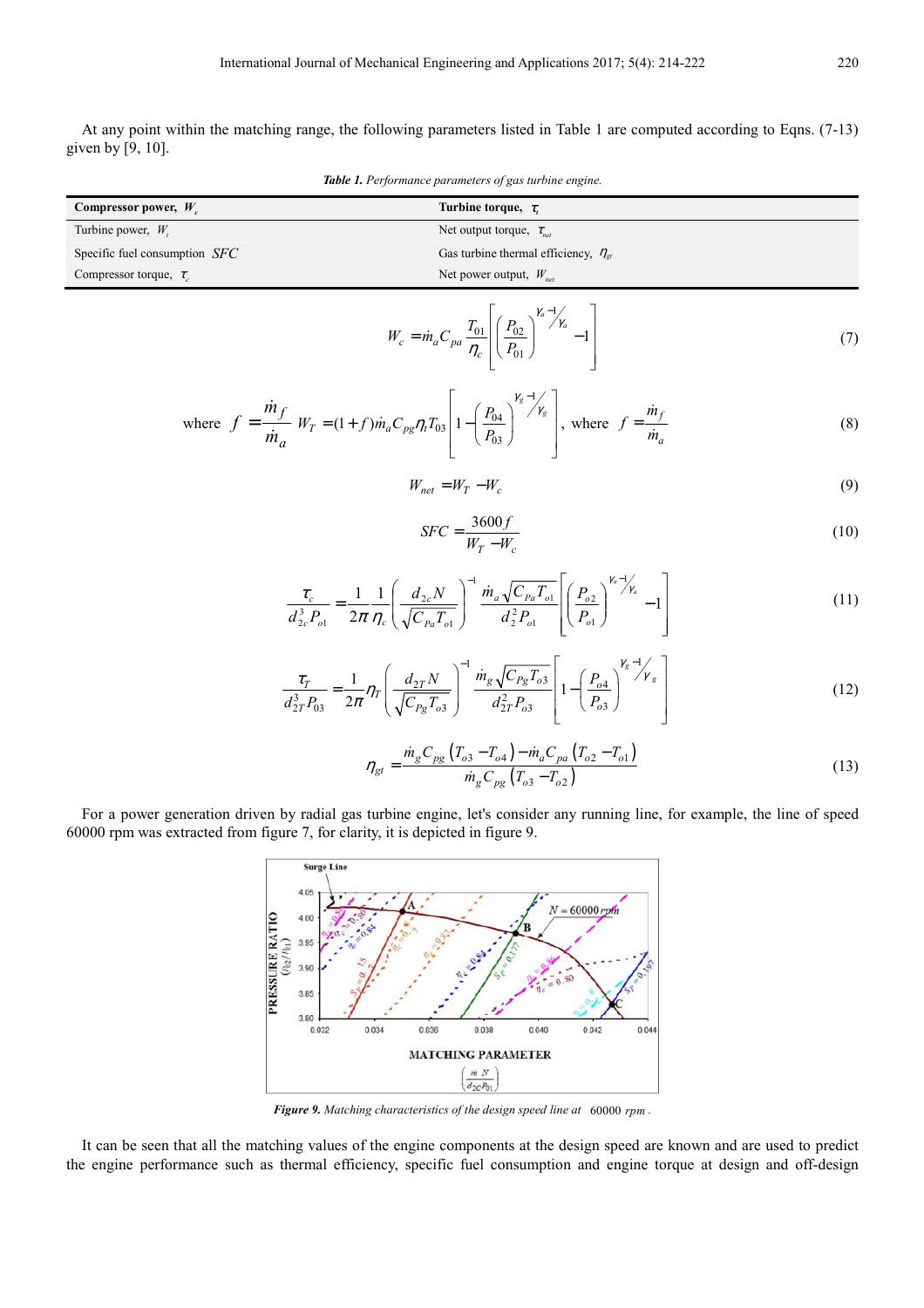conditions. Based on the graphical analysis, the above parameters can be calculated within the specified working range. The output results are plotted as shown in figure 10 and figure 11 which provides important information about the performance of the gas turbine at design and off design points.



*Figure 10. Variation of engine torque at design and off design conditions* 60000 *rpm .* 



*Figure 11. Variation of engine thermal efficiency and SFC at design and off- design conditions at* 60000 *rpm .* 

#### **4. Concluding Remarks**

Applying this new approach leads to the determination of the operating range (envelope) and running line of the matched components. Also, the proximity of the operating points to the compressor surge line (how close the operating points to the surge line) is presented. However, it was concluded that the maximum operating point occurs at the maximum turbine inlet temperature  $(T<sub>o3</sub>)$ .

The most important it can be concluded from this work whether the gas turbine engine is operating in a region of adequate compressor and turbine efficiencies. Finally, this method saves time and work effort compared to the usual iterative process.

### **Nomenclature**

*C<sup>P</sup>* Specific heat at constant pressure

 $\gamma$  Ratio of specific heat

- 
- *m* Mass flow rate<br> $w, W$  Specific work of Specific work output, work output
- *P* Pressure
- 
- $T \longrightarrow T$  Temperature  $\eta$ Efficiency
- $\tau$  Torque
- *LCV* Lower calorific value
- *F* Fuel to air ratio
- *d* Diameter
- 
- *N* Rotational speed<br>  $\xi$  Loss of stagnation Loss of stagnation pressure
	-
- $S_p$ Turbine dimensionless speed parameter

Subscripts

- 1. Compressor inlet
- 2. Compressor exit
- 3. Turbine inlet
- 4. Turbine exit
- *o* Stagnation